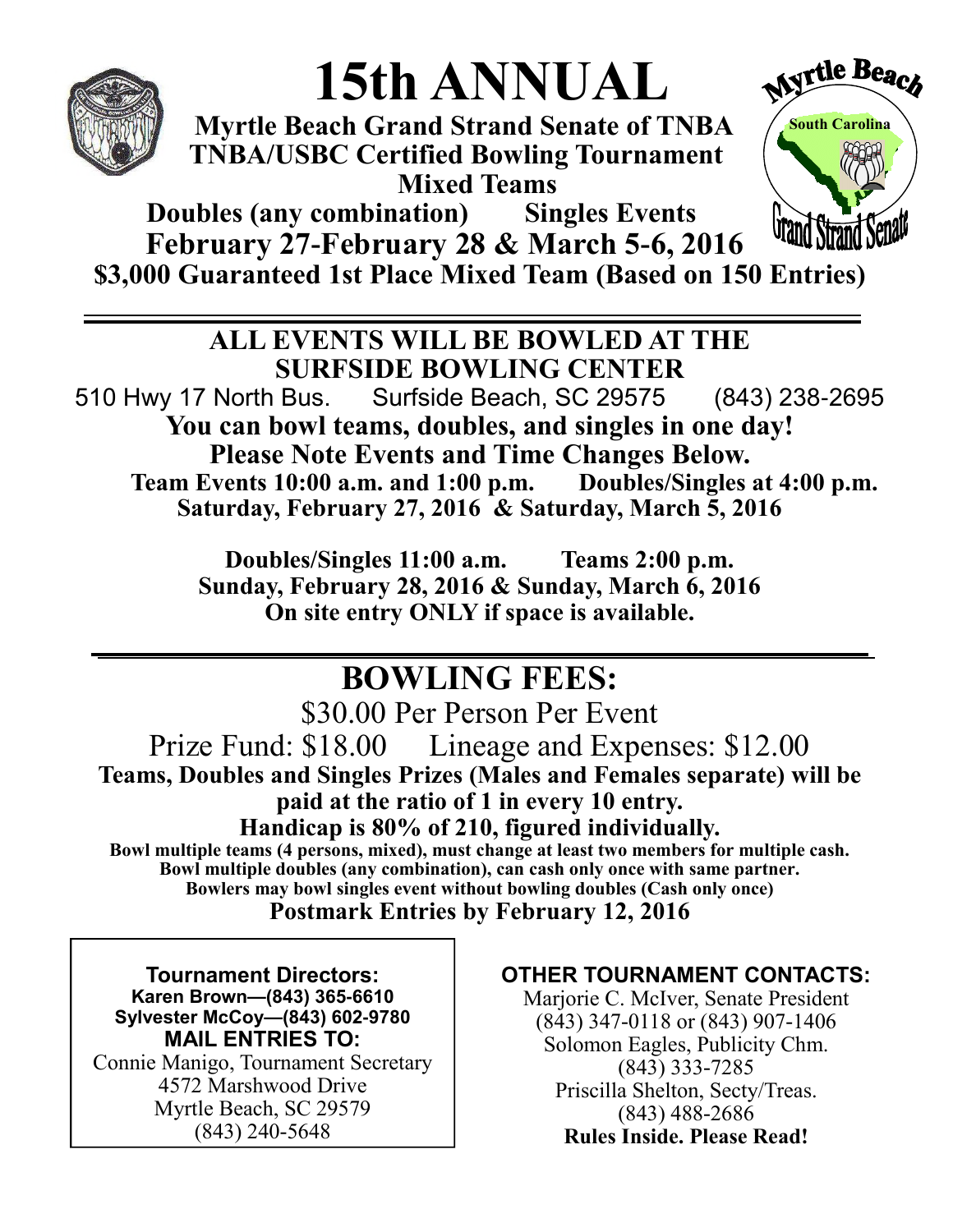### **2016 TNBA TOURNAMENT RULES AND REGULATIONS**

**1. This tournament is certified, operated under the tournament rules of, and open to all TNBA and USBC associates. Any member who does not hold or has not applied for TNBA membership prior to bowling will be disqualified. TNBA membership cards may be purchased on sight at a cost of \$20.00 each. Unattached USBC associate cards may be purchased at a cost of \$21.00 each.**

**2. The tournament will consist of MIXED TEAMS, DOUBLES (any combination), and SINGLES events. There are separate divisions for men and women. Men cannot enter the women's singles and women cannot enter the men's singles. If bowling more than one team, please submit all entries at the same time.**

**3. Tournament deadline is February 12, 2016. If you wish to REENTER any event, you may do so. See Rule 6.** 

**4. Fees shall be in the form of GRAND STRAND AREA LOCAL PERSONAL CHECKS, MONEY ORDERS, BANK CHECKS or CERTIFIED CHECKS and must accompany the application. ENTRY FEE is \$30.00 PER EVENT. Prize fee will be \$18.00; Lineage fee and Expenses \$12.00. Please make checks, money orders, etc. payable to Myrtle Beach/ Grand Strand Senate TNBA.**

**5. ENTRY BLANKS MUST SHOW THE FULL NAMES, and TNBA and USBC CARD NUMBER FOR EACH BOW-LER. OMISSIONS WILL DELAY PROCESSING.**

**6. Multiple entries will be permitted. However, you can cash only once with the same partner. Teams will be mixed, combination of four (4) players, men/women: doubles (any combination); and singles, males and females separate. Prize fee will be returned 100%. Male Singles and Female Singles will be awarded only once. 1st Place Mixed Team will be guaranteed \$3,000, based on 150 teams. One (1) prize will be awarded for every ten (10) entry, thereafter. Doubles and Singles prizes will be based on a ratio of 1 in every 10 entry.**

**7. Entrants must use their highest sanctioned league average, based on a minimum of 21 games for the 2014-2015 season. No summer league averages may be used. All others must use their current average at the time of bowling, based on a minimum of 21 games. A league sheet signed by the League Secretary or TNBA Senate President is required. If none of the above, the bowler must enter with a 210 average. The 10-pin rule 319a-2 will apply. USBC rule 319d – Reporting prize winnings will apply. USBC rule 319c-Average adjustment will apply. (If you have been re-rated before, you must report your re-rated average.)**

**8. It shall be the bowler's responsibility to verify the accuracy of his/her average (whether submitted by the bowler, his/ her team captain, or others). Failure to use the proper average or make correction within 48 hours of the completion of the series shall disqualify score if submitted average is lower than actual average or base prize winnings on submitted average if it is higher (USBC rule 319a-4).** 

**9. If an entrant submits an average higher than his/her true average, he/she must live with the lesser handicap and no additional pins may be given him/her. If the entrant submits an average less than his/her true average, he/she shall forfeit all prize money and any he/she helped to make.**

**10. Handicap will be 80% of 210 for both men and women. Handicap will be figured individually per bowler.**

**11. Replacements shall be permitted and the bowler must bowl in the position of the original entrant. All rules and regulations herein likewise apply to replacements. All changes must be made one hour prior to bowling.**

**12. Team Captains must report to the Tournament Director's office at least one hour before the time scheduled to bowl and shall present their TNBA and USBC cards for each team member.**

**14. Events will be scheduled in the order in which names are listed on the entry blank.**

**15. Errors in scoring must be reported to the Tournament Director's office within 72 hours after games bowled.**

**16. Tardy players will start in the frames being bowled with zero given for each frame missed. If a team refuses to start because a full line-up is not present, all games which they decline to bowl will be forfeited. No blind score shall be permitted and a bowler must bowl with and on the same lanes and at the same time his/her team bowls.**

**17. After the entry has been received, no fees shall be refunded, except in dire emergencies such as strikes, lockouts, fires, etc., over which management has no control.**

**18. The Tournament Committee reserves the right to disqualify any entrant not in compliance with the rules of the tournament, TNBA and USBC.**